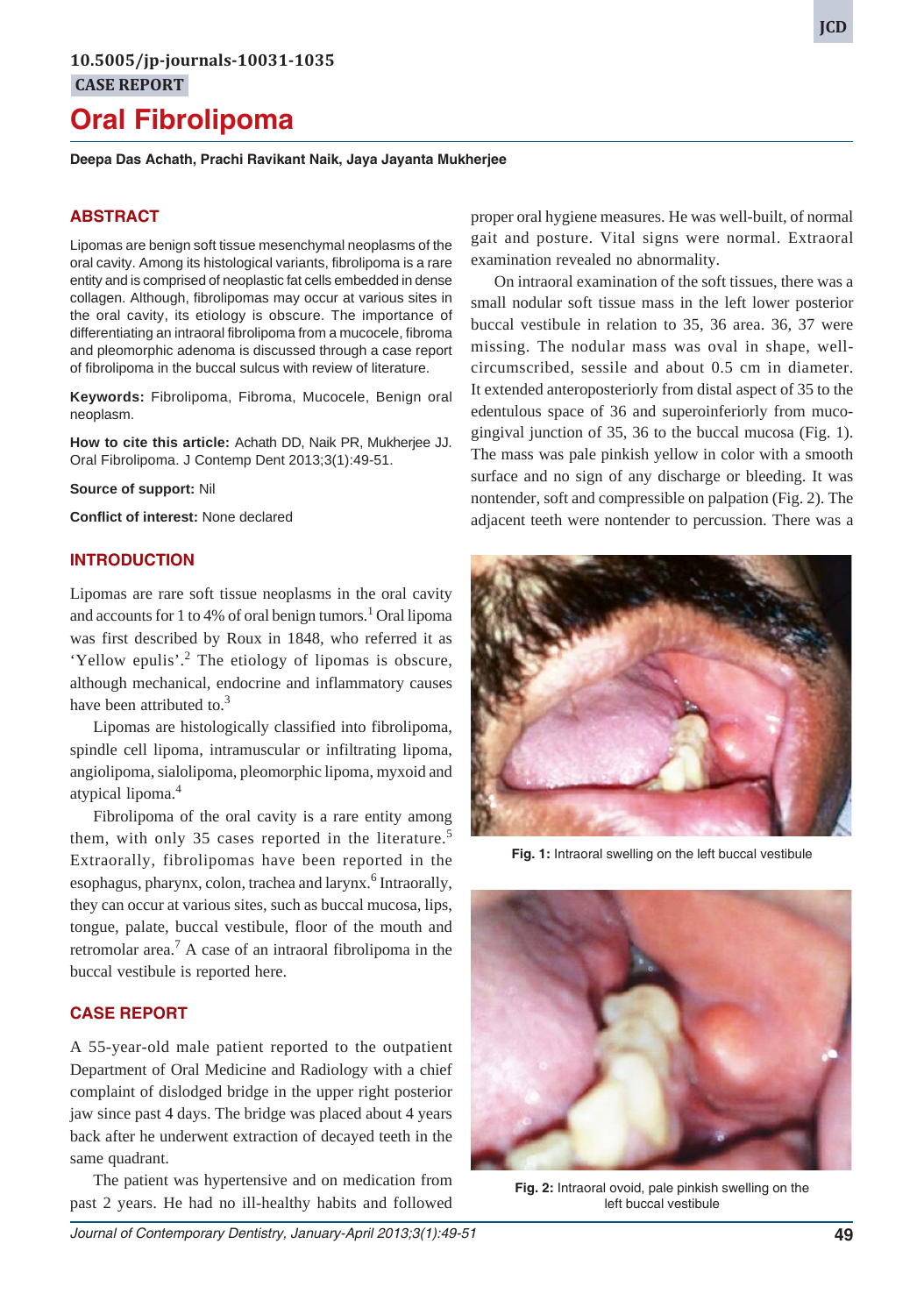dislodged fixed partial denture in the upper posterior quadrant. All the teeth presented with generalized attrition and gingival recession. A provisional diagnosis of a benign soft tissue tumor was considered for the nodular mass in the buccal vestibule. Mucocele, fibroma, benign salivary gland or mesenchymal tumor were included in the differential diagnosis. The intraoral periapical radiograph of 35, 36 was insignificant. Routine hematological investigations were uneventful. The nodule was surgically excised and the specimen was sent for histopathological examination (Fig. 3). Postoperative instructions were given and antibiotics were also prescribed. Healing was found to be satisfactory upon recalling the patient after 1 week. The diagnosis was confirmed based on the histopathological report.

Histopathological report revealed, a covering of a nonkeratinized stratified squamous epithelium spongiosus and proliferation into the connective tissue forming arcading pattern. The underlying connective tissue was fibrous with few ectopic sebaceous gland tissue and many dilated and engorged blood vessels. There was abundant adipose tissue consisting of signet ring-shaped adipocytes seen with intertwining muscle (Fig. 4). The histopathological report of the specimen was fibrolipoma.

## **DISCUSSION**

Oral lipomas are slowly growing benign neoplasms presenting as a well-circumscribed, painless, submucosal nodule with a yellowish tinge. Oral lipomas are found commonly in males above  $40$  years of age.<sup>8</sup> The buccal mucosa and the buccal vestibule are common sites where oral lipomas occur.<sup>9</sup>

Lipomas are occasionally altered by the admixture of other mesenchymal elements, mostly fibrous connective tissue which is often hyalinized and may or may not be associated with a capsule. These are fibrolipomas.<sup>10</sup> Fibrolipomas, classified as a variant of conventional lipoma by the WHO occurs commonly on the buccal mucosa and the buccal vestibule, followed by tongue, floor of mouth and lips.<sup>4</sup> Fibrolipoma differs from the classic variant because the mature adipose tissue is interspersed by bands of connective tissue.<sup>11</sup>

A recent study revealed that 27% of 41 cases of oral lipomas were fibrolipomas, <sup>9</sup> whereas previous studies have reported a lower incidence.<sup>12</sup> The nodular mass presented in our case was diagnosed as fibrolipoma due to presence of mature adipocytes interspersed with dense collagen fiber bundles. The adipose and fibrous tissue matures to form strands of collagen separating fat cells into lobules.<sup>10</sup> The other variants of lipomas are angiolipomas in case of excess

vascular channels, myxolipoma if there is myxoid background stroma, chondroid lipoma or osteolipoma in case of chondroid or osseous metaplasia.<sup>12</sup>

The treatment of oral lipomas and all histological variants is surgical excision. Recurrence is rarely reported. Since, a clinical diagnosis of fibrolipoma cannot be made, due to its similarity to other benign neoplasms, it is important to surgically excise the lesion and send it for histopathological examination.

# **CONCLUSION**

Oral fibrolipomas are very rare in the oral cavity with few cases documented so far. Since the proliferative activity of fibrolipoma is greater than the other variants, the need for accurate diagnosis is important.<sup>5</sup>

Due to the similarity of clinical picture of all lipomas, the histopathological examination of the excised tissue is the gold standard for diagnosis. The prognosis of fibrolipoma is good and recurrence is rare.



**Fig. 3:** Gross specimen of the tissue excised



**Fig. 4:** Histopathological picture showing nonkeratinized stratified squamous epithelium, fibrous connective tissue and adipocytes